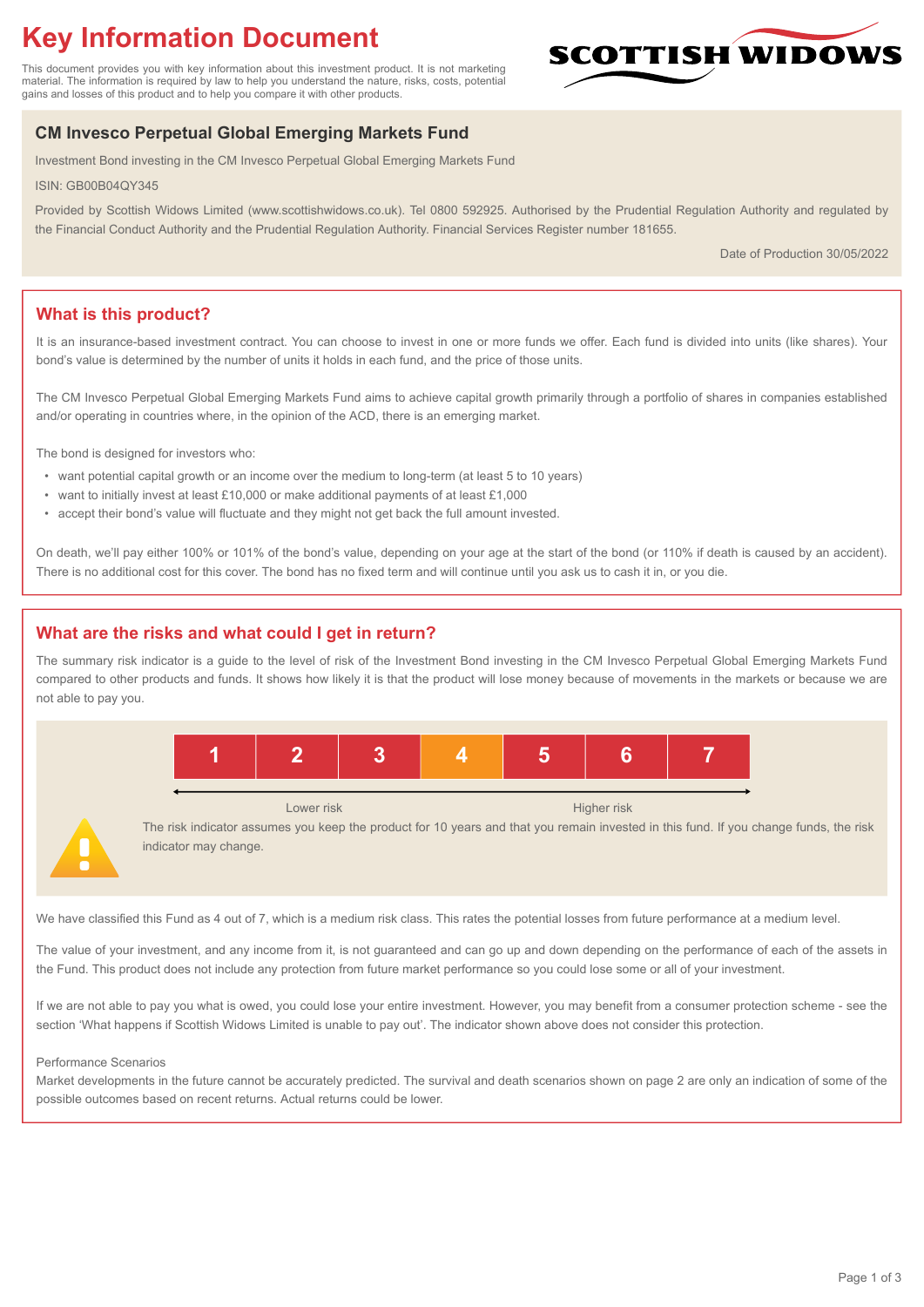

#### **What are the risks and what could I get in return? (continued)**

This table shows the money you could get back over the next 10 years, under different scenarios, assuming that you invest £10,000. The figures below assume no withdrawals are taken and do not allow for any Large Fund Bonus which may apply. The scenarios shown illustrate how your investment could perform. You can compare them with the scenarios of other products. The scenarios presented are an estimate of future performance based on evidence from the past on how the value of this investment varies, and are not an exact indicator. What you get will vary depending on how the market performs and how long you keep the investment. The stress scenario shows what you might get back in extreme market circumstances, and it does not take into account the situation where we are not able to pay you. The death scenario assumes investments perform in line with the moderate scenario.

The figures shown include all the costs of the product itself, but may not include all the costs that you pay to your adviser. The figures do not take into account your personal tax situation, which may also affect how much you get back. Before deciding to invest, you should read the Additional Information Document for more information on the risks and what you might get back. See page 2 for information on how the performance scenarios are calculated.

| <b>Investment £10,000</b> |                                                    |           |           |                                             |  |  |  |
|---------------------------|----------------------------------------------------|-----------|-----------|---------------------------------------------|--|--|--|
|                           |                                                    | 1 year    | 5 years   | 10 years<br>(Recommended<br>holding period) |  |  |  |
| <b>Survival Scenarios</b> |                                                    |           |           |                                             |  |  |  |
| Stress scenario           | What you might get back after costs<br>£2,678      |           | £3.987    | £2,551                                      |  |  |  |
|                           | $-73.22%$<br>Average return each year              |           | $-16.80%$ | $-12.77%$                                   |  |  |  |
| Unfavourable scenario     | What you might get back after costs<br>£8,096      |           | £6.694    | £6.081                                      |  |  |  |
|                           | Average return each year                           | $-19.04%$ | $-7.71%$  | $-4.85%$                                    |  |  |  |
| Moderate scenario         | What you might get back after costs                | £10,194   | £11,186   | £12,564                                     |  |  |  |
|                           | Average return each year                           | 1.94%     | 2.27%     | 2.31%                                       |  |  |  |
| Favourable scenario       | What you might get back after costs                | £12,794   | £18,634   | £25,874                                     |  |  |  |
|                           | Average return each year<br>27.94%                 |           | 13.26%    | 9.97%                                       |  |  |  |
| <b>Death scenarios</b>    |                                                    |           |           |                                             |  |  |  |
| Insured event             | What your beneficiaries might get back after costs | £10,296   | £11,298   | £12,689                                     |  |  |  |

#### **What happens if Scottish Widows is unable to pay out?**

Your Plan is fully covered by the Financial Services Compensation Scheme. More information about compensation arrangements is available from the Financial Services Compensation Scheme, who can be contacted on 0800 678 1100 or 0207 741 4100 or via their website at www.fscs.org.uk

#### **What are the costs?**

The Reduction in Yield (RIY) shows what impact the total costs you pay will have on the investment return you might get. The total costs take into account one-off, ongoing and incidental costs. The amounts shown here are the cumulative costs of the product itself, for three different holding periods. The monetary figures shown assume you invest £10,000 and investments perform in line with the moderate scenario. The figures are estimates and may change in the future. The person selling you or advising you about this product may charge you other costs. If so, this person will provide you with information about these costs, and show you the impact that all costs will have on your investment over time.

| <b>Investment £10,000</b>       |                             |                              |                            |  |  |  |
|---------------------------------|-----------------------------|------------------------------|----------------------------|--|--|--|
| <b>Scenarios</b>                | If you cash in after 1 year | If you cash in after 5 years | If you cash in at 10 years |  |  |  |
| Total costs                     | £294                        | £1.267                       | £2,478                     |  |  |  |
| Impact on return (RIY) per year | 2.91%                       | 2.50%                        | 2.45%                      |  |  |  |